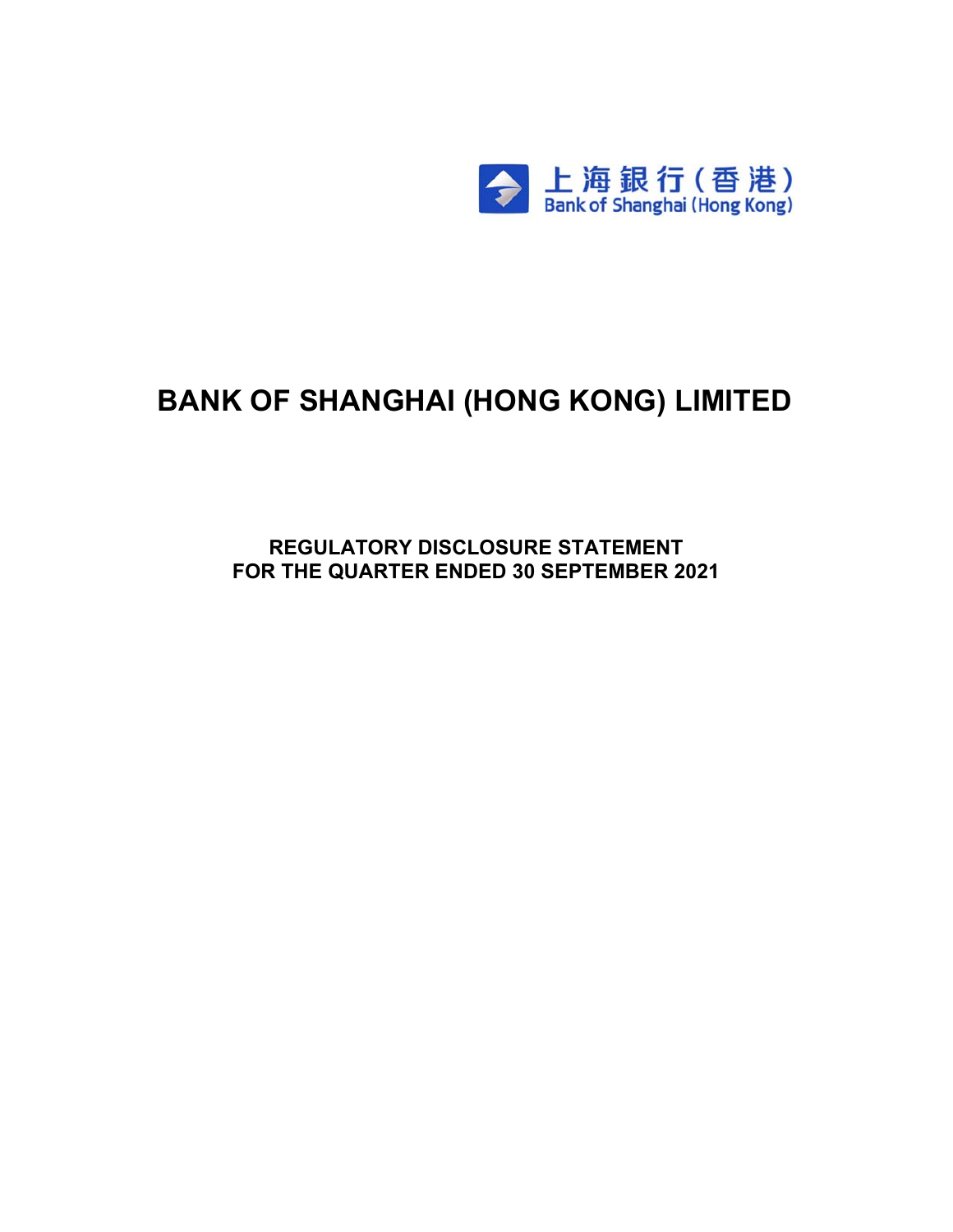| <b>Contents</b>                  | Page(s) |
|----------------------------------|---------|
| <b>Key Prudential Ratios</b>     | 1       |
| Overview of Risk-weighted amount | 3       |
| Leverage Ratio                   | 5       |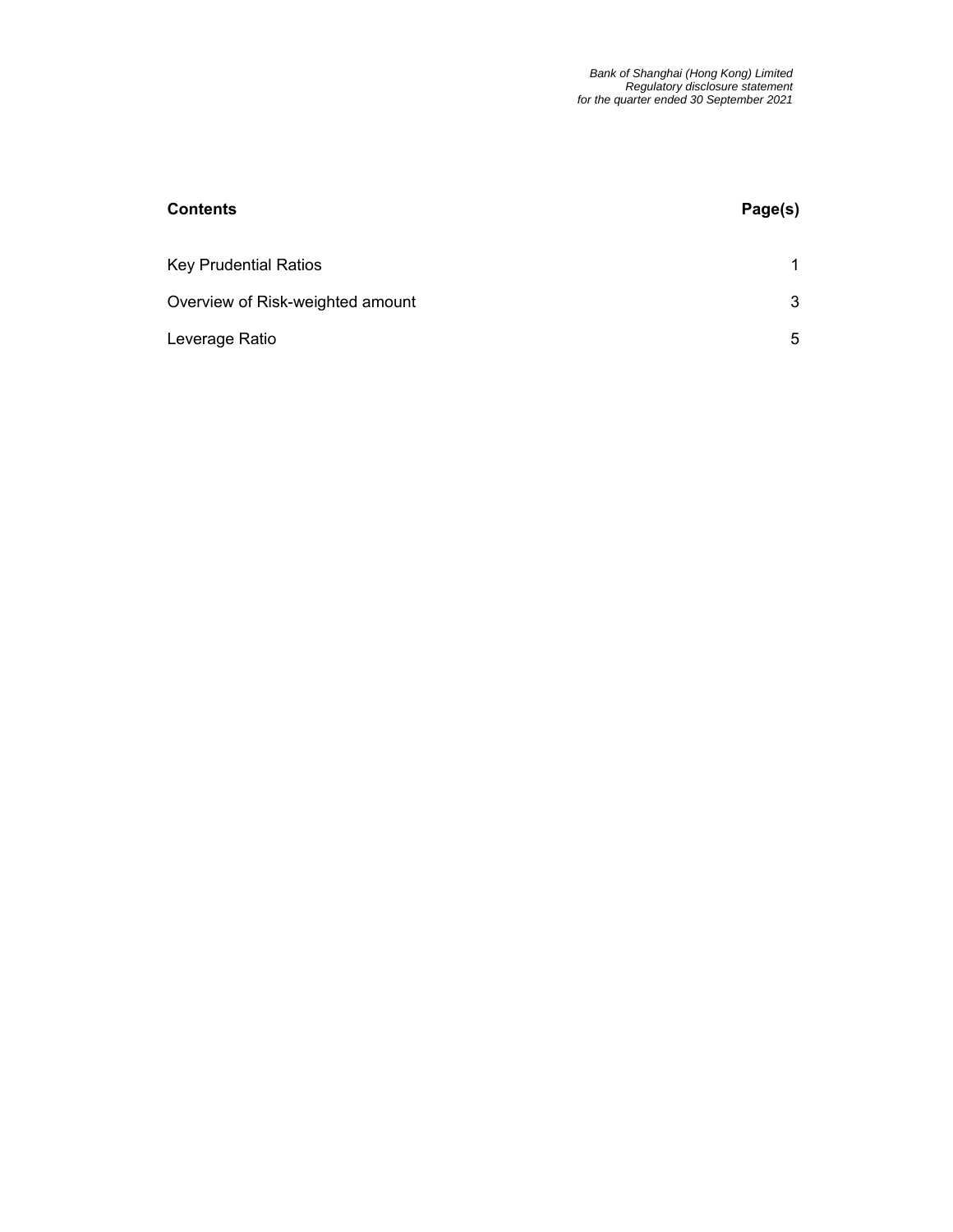This document contains Pillar 3 disclosures of Bank of Shanghai (Hong Kong) Limited (the "Bank") relating to key prudential ratios, leverage ratio and risk-weighted amount ("RWA") by risk types. The following disclosures are prepared in accordance with the Banking (Disclosure) Rules and standard disclosure templates promulgated by the Hong Kong Monetary Authority (the "HKMA"). The Bank is only required to calculate capital adequacy ratio and leverage ratio on an unconsolidated basis.

#### **1 Key Prudential Ratios**

The following table provides an overview of the Bank's key prudential ratios.

|                | HK\$'000                                                                         | As at<br>30 September<br>2021 | As at<br>30 June<br>2021 | As at<br>31 March<br>2021 | As at<br>31 December<br>2020 | As at<br>30 September<br>2020 |
|----------------|----------------------------------------------------------------------------------|-------------------------------|--------------------------|---------------------------|------------------------------|-------------------------------|
|                | <b>Regulatory Capital (amount)</b>                                               |                               |                          |                           |                              |                               |
| $\mathbf{1}$   | Common Equity Tier 1 (CET1)                                                      | 4,605,111                     | 4,555,639                | 4,587,428                 | 4,465,317                    | 4,502,677                     |
| 2              | Tier 1                                                                           | 4,605,111                     | 4,555,639                | 4,587,428                 | 4,465,317                    | 4,502,677                     |
| 3              | <b>Total Capital</b>                                                             | 4,872,279                     | 4,782,964                | 4,790,542                 | 4,711,522                    | 4,748,816                     |
|                | <b>RWA</b> (amount)                                                              |                               |                          |                           |                              |                               |
| 4              | <b>Total RWA</b>                                                                 | 24,695,024                    | 26,025,484               | 25,307,458                | 25, 143, 135                 | 25,906,784                    |
|                | Risk-based regulatory capital ratios (as<br>a percentage of RWA)                 |                               |                          |                           |                              |                               |
| 5              | CET1 ratio (%)                                                                   | 18.6                          | 17.5                     | 18.1                      | 17.8                         | 17.4                          |
| 6              | Tier 1 ratio (%)                                                                 | 18.6                          | 17.5                     | 18.1                      | 17.8                         | 17.4                          |
| $\overline{7}$ | Total Capital ratio (%)                                                          | 19.7                          | 18.4                     | 18.9                      | 18.7                         | 18.3                          |
|                | Additional CET1 buffer requirements (as<br>a percentage of RWA)                  |                               |                          |                           |                              |                               |
| 8              | Capital conservation buffer requirement (%)                                      | 2.500                         | 2.500                    | 2.500                     | 2.500                        | 2.500                         |
| $9\,$          | Countercyclical capital buffer requirement (%)                                   | 0.481                         | 0.451                    | 0.433                     | 0.472                        | 0.443                         |
| 10             | Higher loss absorbency requirements (%) (applicable<br>only to G-SIBs or D-SIBs) |                               |                          |                           |                              |                               |
| 11             | Total Al-specific CET1 buffer requirements (%)                                   | 2.981                         | 2.951                    | 2.933                     | 2.972                        | 2.943                         |
| 12             | CET1 available after meeting the AI's minimum<br>capital requirements (%)        | 11.7                          | 10.4                     | 10.9                      | 10.7                         | 10.3                          |
|                | <b>Basel III Leverage ratio</b>                                                  |                               |                          |                           |                              |                               |
| 13             | Total Leverage ratio (LR) exposure measure                                       | 31,093,077                    | 30,979,169               | 30,842,619                | 29,162,128                   | 29,413,775                    |
| 14             | LR (%)                                                                           | 14.8                          | 14.7                     | 14.9                      | 15.3                         | 15.3                          |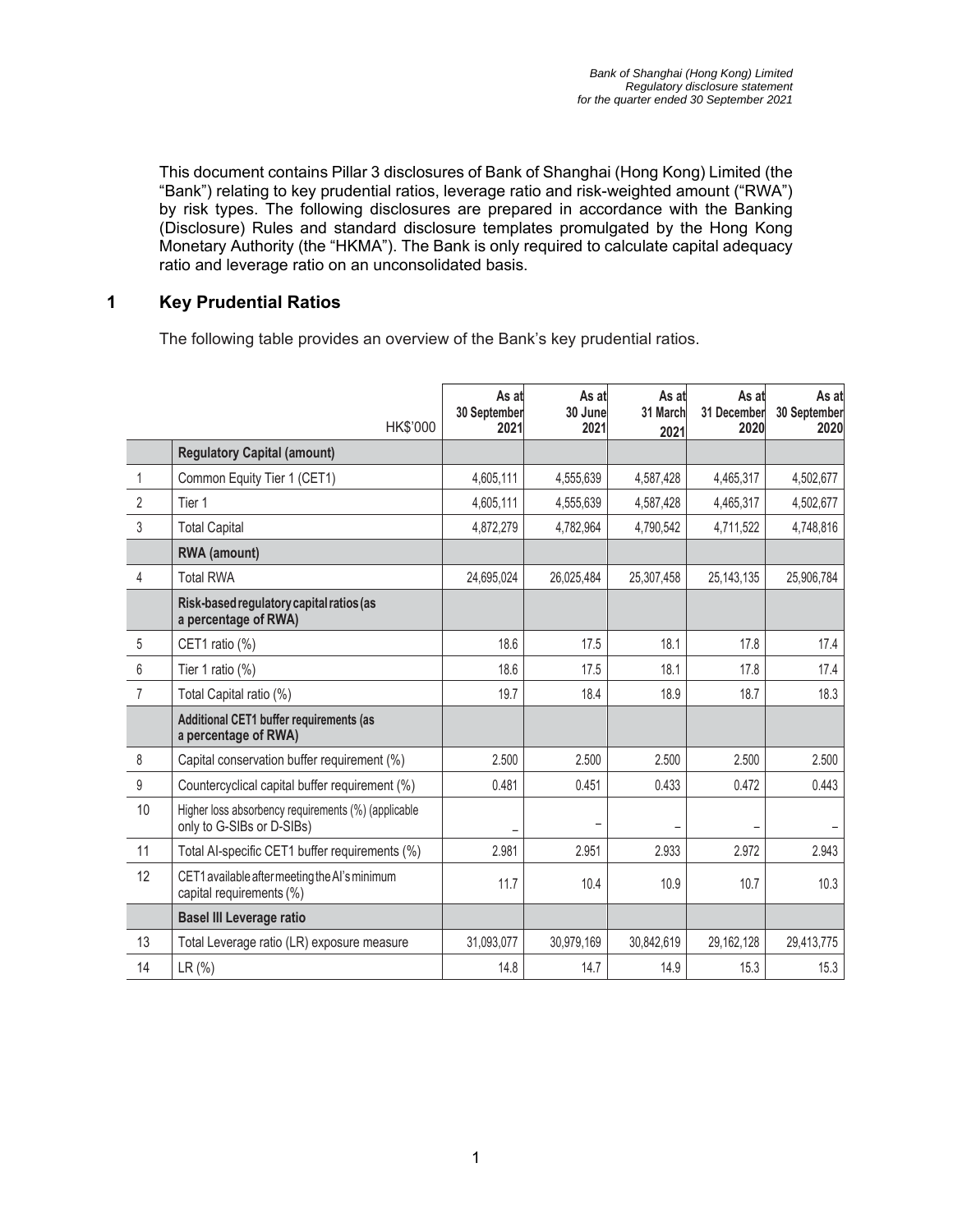## **1 Key Prudential Ratios (continued)**

|     | HK\$'000                                                                    | As at<br>30 September<br>2021 | As at<br>30 June<br>2021 | As at<br>31 March<br>2021 | As at<br>31 December<br>2020 | As at<br>30 September<br>2020 |
|-----|-----------------------------------------------------------------------------|-------------------------------|--------------------------|---------------------------|------------------------------|-------------------------------|
|     | Liquidity Coverage Ratio (LCR)/<br><b>Liquidity Maintenance Ratio (LMR)</b> |                               |                          |                           |                              |                               |
|     | Applicable to category 1 institution only:                                  |                               |                          |                           |                              |                               |
| 15  | Total high quality liquid assets (HQLA)                                     | <b>NA</b>                     | <b>NA</b>                | <b>NA</b>                 | <b>NA</b>                    | NA                            |
| 16  | Total net cash outflows                                                     | <b>NA</b>                     | <b>NA</b>                | <b>NA</b>                 | <b>NA</b>                    | <b>NA</b>                     |
| 17  | LCR(%)                                                                      | <b>NA</b>                     | <b>NA</b>                | <b>NA</b>                 | <b>NA</b>                    | <b>NA</b>                     |
|     | Applicable to category 2 institution only:                                  |                               |                          |                           |                              |                               |
| 17a | $LMR$ $(\%)$                                                                | 109.7                         | 74.1                     | 66.1                      | 77.2                         | 70.1                          |
|     | Net Stable Funding Ratio (NSFR) / Core<br><b>Funding Ratio (CFR)</b>        |                               |                          |                           |                              |                               |
|     | Applicable to category 1 institution only:                                  |                               |                          |                           |                              |                               |
| 18  | Total available stable funding                                              | <b>NA</b>                     | <b>NA</b>                | NA                        | <b>NA</b>                    | <b>NA</b>                     |
| 19  | Total required Stable funding                                               | <b>NA</b>                     | <b>NA</b>                | <b>NA</b>                 | <b>NA</b>                    | <b>NA</b>                     |
| 20  | NSFR (%)                                                                    | <b>NA</b>                     | NA                       | NA                        | <b>NA</b>                    | <b>NA</b>                     |
|     | Applicable to category 2A institution only:                                 |                               |                          |                           |                              |                               |
| 20a | CFR (%)                                                                     | 114.9                         | 128.2                    | 120.6                     | 116.6                        | 125.7                         |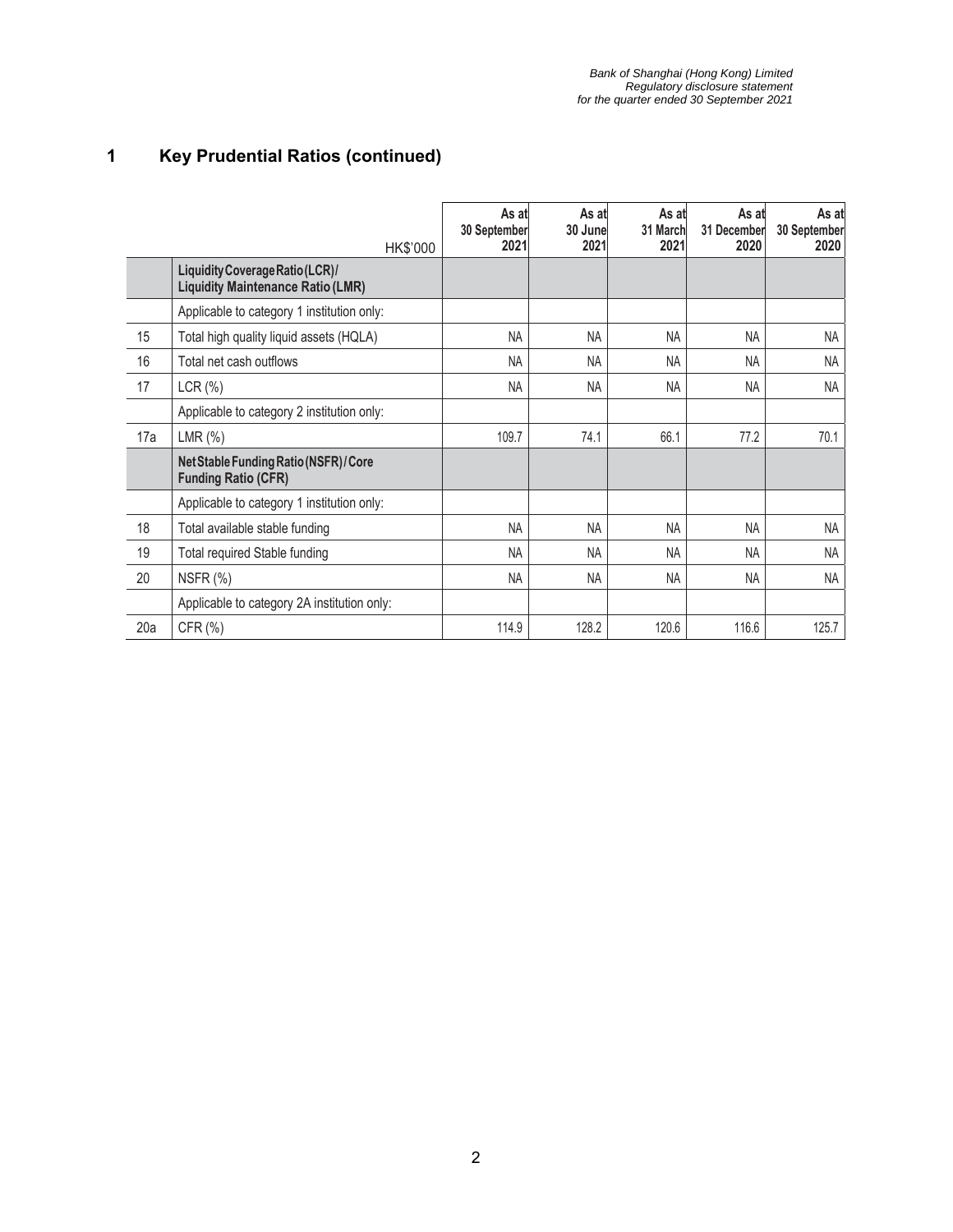### **2 Overview of Risk-weighted amount**

The table below sets out the RWA by risk types and their corresponding capital requirements (i.e. 8% of the RWA):

|                |                                                                                                    | (a)          | (b)                             | (c)          |
|----------------|----------------------------------------------------------------------------------------------------|--------------|---------------------------------|--------------|
|                |                                                                                                    | <b>RWA</b>   | Minimum capital<br>requirements |              |
|                |                                                                                                    | As at        | As at                           | As at        |
|                |                                                                                                    | 30 September | 30 June                         | 30 September |
|                | HK\$'000                                                                                           | 2021         | 2021                            | 2021         |
| 1              | Credit risk for non-securitization exposures                                                       | 21,559,035   | 22,904,512                      | 1,724,723    |
| $\overline{2}$ | Of which STC approach                                                                              | 21,559,035   | 22,904,512                      | 1,724,723    |
| 2a             | Of which BSC approach                                                                              |              |                                 |              |
| 3              | Of which foundation IRB approach                                                                   |              |                                 |              |
| 4              | Of which supervisory slotting criteria approach                                                    |              |                                 |              |
| 5              | Of which advanced IRB approach                                                                     |              |                                 |              |
| 6              | Counterparty default risk and default fund<br>contributions                                        | 26,325       | 34,708                          | 2,106        |
| $\overline{7}$ | Of which SA-CCR approach                                                                           | 26,325       | 34,708                          | 2,106        |
| 7a             | Of which CEM                                                                                       |              |                                 |              |
| 8              | Of which IMM(CCR) approach                                                                         |              |                                 |              |
| $9\,$          | Of which others                                                                                    |              |                                 |              |
| 10             | CVA risk                                                                                           | 23,738       | 29,875                          | 1,899        |
| 11             | Equity positions in banking book under the simple<br>risk-weight method and internal models method |              |                                 |              |
| 12             | Collective investment scheme ("CIS") exposures<br>$-LTA$                                           | <b>NA</b>    | <b>NA</b>                       | <b>NA</b>    |
| 13             | CIS exposures - MBA                                                                                | <b>NA</b>    | <b>NA</b>                       | <b>NA</b>    |
| 14             | CIS exposures - FBA                                                                                | <b>NA</b>    | <b>NA</b>                       | <b>NA</b>    |
| 14a            | CIS exposures - combination of approaches                                                          | <b>NA</b>    | <b>NA</b>                       | <b>NA</b>    |
| 15             | Settlement risk                                                                                    |              |                                 |              |
| 16             | Securitization exposures in banking book                                                           |              |                                 |              |
| 17             | Of which SEC-IRBA                                                                                  |              |                                 |              |
| 18             | Of which SEC-ERBA (including IAA)                                                                  |              |                                 |              |
| 19             | Of which SEC-SA                                                                                    |              |                                 |              |
| 19a            | Of which SEC-FBA                                                                                   |              |                                 |              |
| 20             | Market risk                                                                                        | 814,188      | 830,588                         | 65,135       |
| 21             | Of which STM approach                                                                              | 814,188      | 830,588                         | 65,135       |
| 22             | Of which IMM approach                                                                              |              |                                 |              |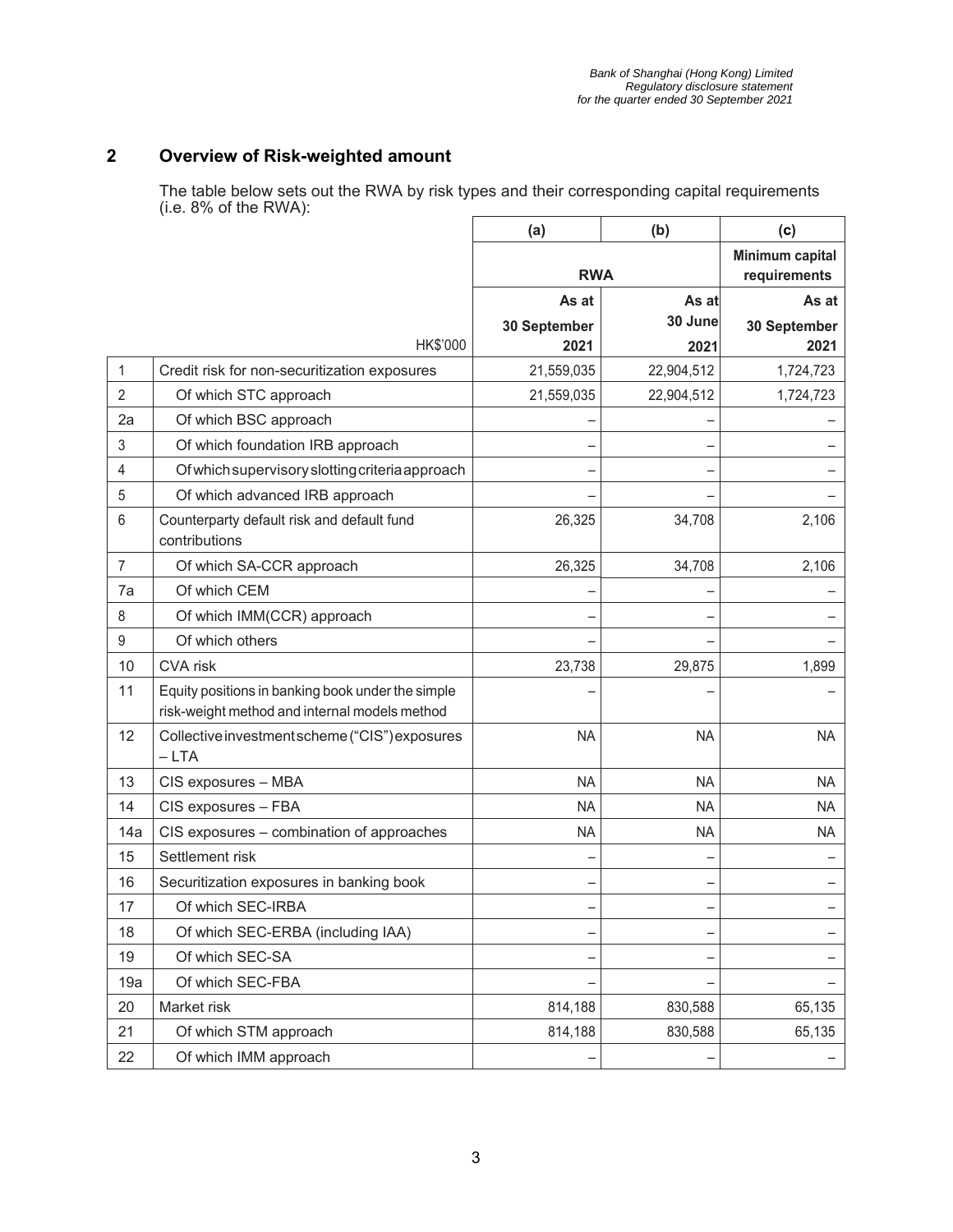### **2 Overview of Risk-weighted amount (continued)**

|                 |                                                                                                                                                              | (a)          | (b)        | (c)                             |
|-----------------|--------------------------------------------------------------------------------------------------------------------------------------------------------------|--------------|------------|---------------------------------|
|                 |                                                                                                                                                              | <b>RWA</b>   |            | Minimum capital<br>requirements |
|                 |                                                                                                                                                              | As at        | As at      | As at                           |
|                 |                                                                                                                                                              | 30 September | 30 June    | 30 September                    |
|                 | HK\$'000                                                                                                                                                     | 2021         | 2021       | 2021                            |
| 23              | Capital charge for switch between exposures in<br>trading book and banking book (not applicable<br>before the revised market risk framework takes<br>effect) | <b>NA</b>    | <b>NA</b>  | NA.                             |
| 24              | Operational risk                                                                                                                                             | 1,045,963    | 1,011,888  | 83,677                          |
| 24a             | Sovereign concentration risk                                                                                                                                 |              |            |                                 |
| 25              | Amounts below the thresholds for deduction<br>(subject to 250% RW)                                                                                           | 1,225,775    | 1,213,913  | 98,062                          |
| 26              | Capital floor adjustment                                                                                                                                     |              |            |                                 |
| 26a             | Deduction to RWA                                                                                                                                             |              |            |                                 |
| 26 <sub>b</sub> | Of which portion of regulatory reserve for<br>general banking risks and collective provisions<br>which is not included in Tier 2 Capital                     |              |            |                                 |
| 26c             | Of which portion of cumulative fair value gains<br>arising from the revaluation of land and<br>buildings which is not included in Tier 2 Capital             |              |            |                                 |
| 27              | <b>Total</b>                                                                                                                                                 | 24,695,024   | 26,025,484 | 1,975,602                       |

Total RWA decreased mainly attributable to decrease in RWA for credit risk, which was driven by the decrease in loans and advances to customers and debt securities investments during the quarter.